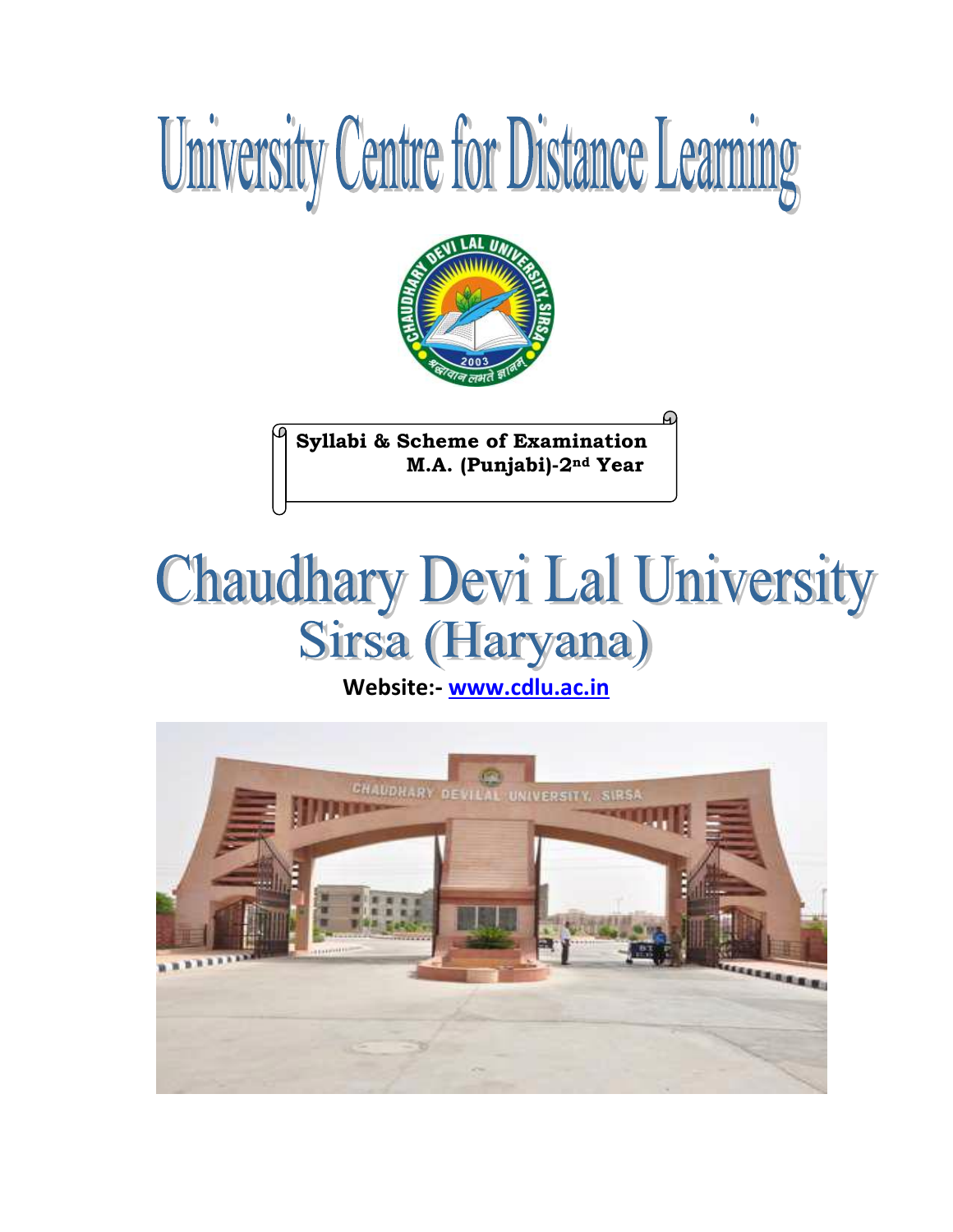#### **SCHEME OF EXAMINATION MA (Punjabi) – 2ND Year (DISTANCE EDUCATION MODE)**

#### **EXAM CODE (M39)**

| Paper<br>Code         | Nomenclature of the Paper                                                       | Max.<br><b>Marks</b> | Minimum<br><b>Marks</b> | Assignment | <b>Time</b> |
|-----------------------|---------------------------------------------------------------------------------|----------------------|-------------------------|------------|-------------|
| <b>PB-21</b>          | Paper-6<br>Modern Punjabi Poetry                                                | 80                   | 28                      | 20         | 3 Hrs.      |
| <b>PB-22</b><br>PB-23 | Paper-7<br>Option (i)<br>Panjabi Natak<br>Ate Ikangi<br>Option (ii) World Drama | 80                   | 28                      | 20         | 3 Hrs.      |
| <b>PB-24</b>          | Paper-8<br>Punjabi Vartak                                                       | 80                   | 28                      | 20         | 3 Hrs.      |
| <b>PB-25</b>          | Paper-9<br>Bhasha Vigyan, Punjabi<br>Bhasha Ate Lipi                            | 80                   | 28                      | 20         | 3 Hrs.      |
| <b>PB-26</b>          | Paper-10<br><b>Folklore and Culture</b>                                         | 80                   | 28                      | 20         | 3 Hrs.      |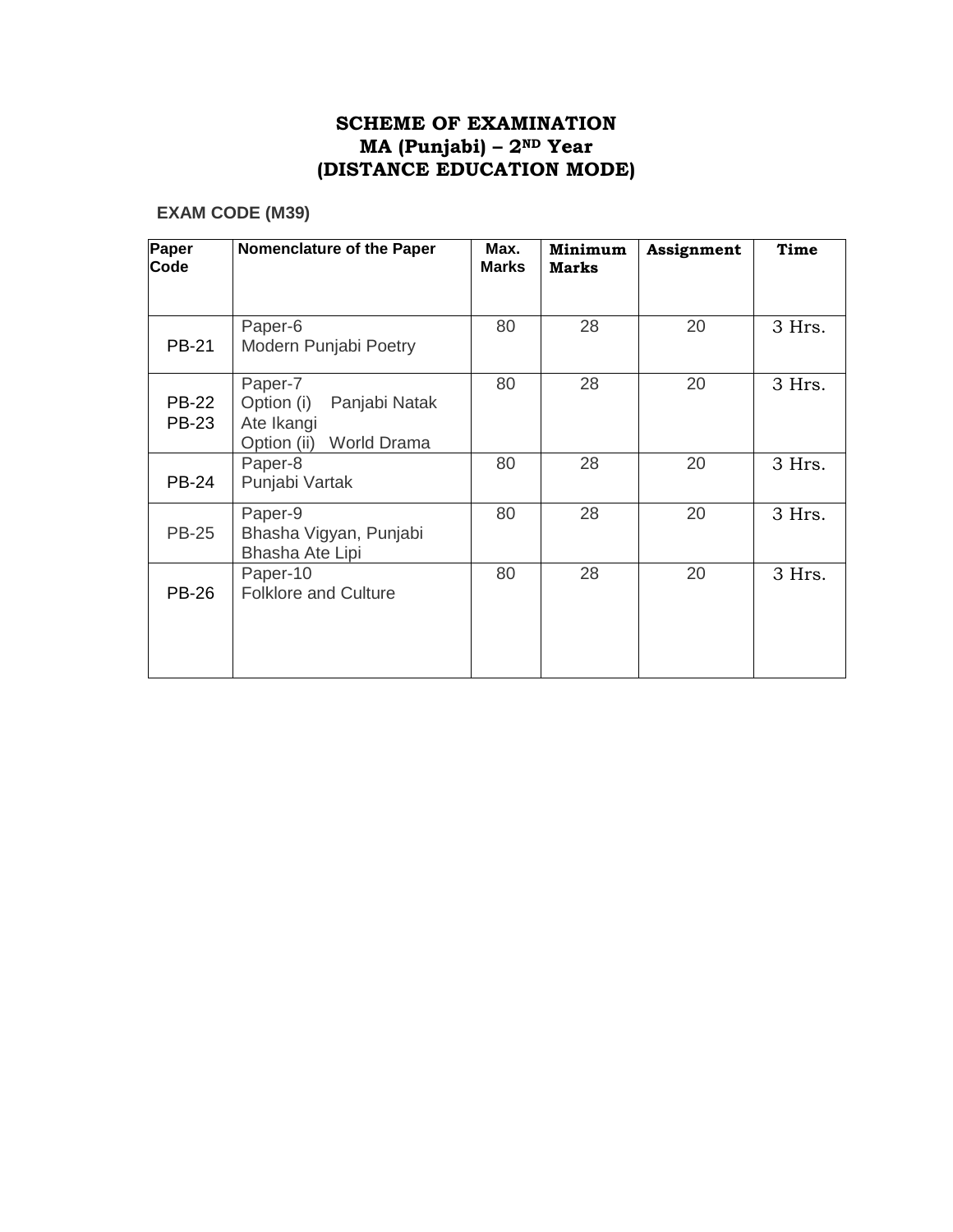**M.A. Panjabi Final (Annual System) Paper Sixth Modern Panjab Poetry** ਪੇਪਰ ਛੇਵਾਂ ਆਧਨਿਕ ਪੰਜਾਬੀ ਕਵਿਤਾ

ਕਲ ਅੰਕ: 100

ਪੇਪਰ : 80 ਅਤੇ ਇਨਟਰਨਲ ਅਸੈਸਮੈਂਟ : 20

ਸਮਾਂ – 3 ਘੰਟੇ

#### ਨੋਟ:

ਪ੍ਰਸ਼ਨ ਪੱਤਰ ਦਾ ਉਤੇ ਲਿਖਿਆ ਜਾਵੇਗਾ :

- 1. ਪਹਿਲਾ ਪ੍ਰਸ਼ਨ ਲਾਜਮੀ ਹੋਵੇਗਾ ੀ ਵਿਦਿਆਰਥੀ ਨੇ ਹਰ ਯੂਨਿਟ ਵਿੱਚੋਂ ਇਕ ਸਵਾਲ ਕਰਨਾ ਹੈ ੀ ਕੁੱਲ ਪੰਜ ਸਵਾਲ ਕਰਨੇ ਹਨ
- $2.$  ਹਰ ਪੁਸ਼ਨ  $16$  ਨੰਬਰ ਦਾ ਹੋਵੇਗ

ਪੇਪਰ ਸੇਟਰ ਲਈ ਹਿਦਾਇਤਾਂ $\cdot$ 

- 1. ਪੇਪਰ ਸੇਟਰ ਪੁਸ਼ਨ ਪੱਤਰ ਵਿੱਚ ਕਲ ਨੌਂ ਪੁਸ਼ਨ ਪੱਛੇਗਾ
- 2. ਪ੍ਰਸ਼ਨ ਨੰਬਰ ਇੱਕ ਵਿੱਚ ਚਾਰ ਛੋਟੇ ਸਵਾਲ ਪੁੱਛੇ ਜਾਣਗੇ ਜੇ ਕਿ ਸਲੇਬਸ ਵਿੱਚ ਲਗੀਆ ਪੁਸਤਕਾਂ ਤੇ ਆਧਾਰਿਤ ਹੋਣਗੇ**ੀ ਹਰ ਸਵਾਲ ਦਾ ਜਵਾਬ ਘੱਟ ਤੋਂ ਘੱਟ ਇਕ ਪੱਨੇ** ਦਾ ਦੇਣਾ ਹੋਵੇਗਾ ੀ ਇਸ ਸਵਾਲ ਵਿੱਚ ਕੋਈ ਅੰਦਰਨੀ ਛੋਟ ਨਹੀ ਹੋਵੇਗੀ
- 3. ਹਰ ਯੁਨਿਟ ਵਿੱਚੋ ਦੇ ਪ੍ਰਸ਼ਨ (ਹੱਰ ਪੁਸਤਕ ਵਿੱਚੋ ਇੱਕ ਇੱਕ) ਪੁੱਛੇ ਜਾਣਗੇ ੀ ਹਰ ਪ੍ਰਸ਼ਨ ਦਾ ਜਵਾਬ ਘੱਟੋ - ਘੱਟ ਪੰਜ ਪੁਨਿਆ ਦਾ ਹੋਵੇ

ਯਨਿਟ ਪਹਿਲਾ

ਪਾਠ ਕਮ ਵਿੱਚ ਪ੍ਰਾਪਤ ਪੁਸਤਕਾ ਦੇ ਲੇਖਕਾਂ ਦੇ ਰਚਨਾ ਕਾਲ ਵਿੱਚ ਪ੍ਰਾਪਤ ਸਾਹਿਤ ਦੇ ਇਤਿਹਾਸਕ ਪਰਿਪੇਖ ਪ੍ਰਵਿਰਤੀਆ, ਵਿਕਾਸ, ਵਿਭਿਨ ਲੇਖਕਾ ਤੇ ਧਾਰਾਵਾ ਦੇ ਤੁਲਨਾਤਮਕ ਅਧਿਐਨ ਨਾਲ ਸਬੰਧਤ ਪ੍ਰਸ਼ਨ

ਯੁਨਿਟ ਦੁਸਰਾ

ਭਾਈ ਵੀਰ ਸਿੰਘ ਮੇਰੇ ਸਾਈਆਂ ਜਿੳ ਖਾਲਸਾ ਸਮਾਚਾਰ, ਅੰਮ੍ਰਿਤਸਰ ਪੁਰਨ ਸਿੰਘ ਕੁਲੋ ਮੈਦਾਨ ਲਾਹੋਰ ਬੁੱਕ ਸਾਪ, ਲੁਧਿਆਣਾ

ਯੁਨਿਟ ਤੀਸਰਾ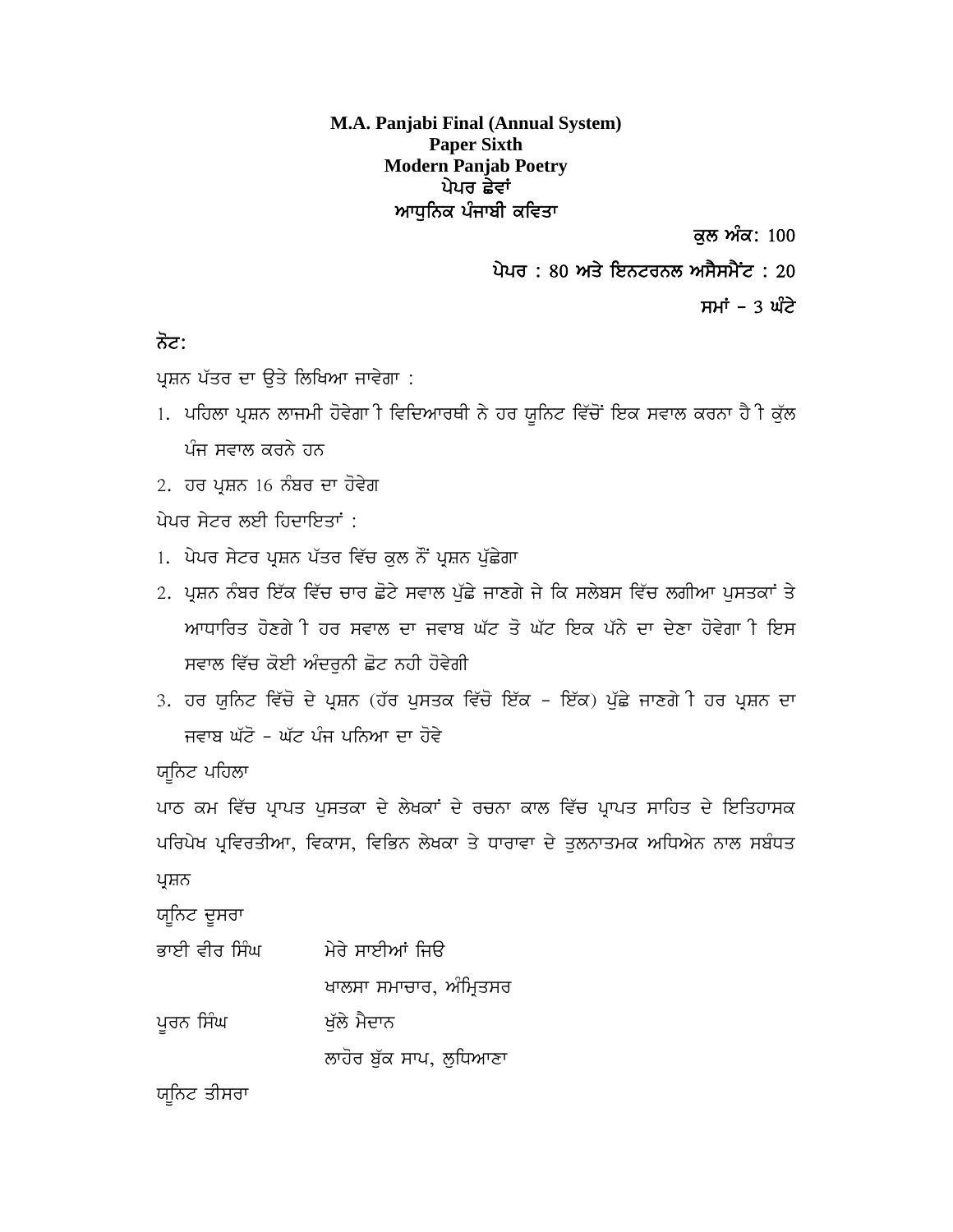|                  | ਭਾਵਾ ਬਲਵੰਤ ਸਿੰਘ | ਬੰਦਰਗਾਹ                                            |
|------------------|-----------------|----------------------------------------------------|
|                  |                 | ਨਵਯੁਗ ਪ੍ਰਕਾਸ਼ਨ, ਦਿਲੀ                               |
|                  | ਅਮ੍ਰਿਤਾ ਪ੍ਰੀਤਮ  | ਕਾਗਜ ਤੇ ਕੇਨਵਸ                                      |
|                  |                 | ਨਾਗਮਣੀ ਪ੍ਰਕਾਸ਼ਨ, ਦਿਲੀ                              |
|                  | ਯੁਨਿਟ ਚੌਥਾ      |                                                    |
| ਸਿਵ ਕੁਮਾਰ ਬਟਾਲਵੀ |                 | ਲੁਣਾ                                               |
|                  |                 | ਲਾਹੌਰ ਬੁੱਕ ਸ਼ਾਪ, ਲੁਧਿਆਣਾ                           |
|                  | ਸੁਰਜੀਤ ਪਾਤਰ     | ਬਿਰਥ ਅਰਜ ਕਰੇ                                       |
|                  | ਸਹਾਇਕ ਪੁਸਤਕਾਂ   |                                                    |
|                  | 1. ਸਤਿੰਦਰ ਸਿੰਘ  | ਭਾਈ ਵੀਰ ਸਿੰਘ : ਜੀਵਨ ਤੇ ਰਚਨਾ                        |
|                  |                 | ਪੰਜਾਬੀ ਯੂਨੀਵਰਸਿਟੀ, ਪਟਿਆਲਾ                          |
|                  |                 | 2.  ਅਮਰੀਕ ਸਿੰਘ ਪੁੰਨੀ  ਪੁਰਨ ਸਿੰਘ : ਕਾਵਿ - ਰੂਪ ਅਧਿਐਨ |
|                  |                 | ਨਵ-ਚਿੰਤਨ ਪ੍ਰਕਾਸ਼ਨ, ਨਵੀ ਦਿਲੀ, 1970                  |
|                  | 3. ਐਮ.ਐਮ.ਰੰਧਾਵਾ | ਪੁਰਨ ਸਿੰਘ : ਜੀਵਨੀ ਤੇ ਕਵਿਤਾ                         |
|                  |                 | ਸਾਹਿਤ ਅਕਾਦਮੀ, ਦਿਲੀ, 1966'                          |
|                  | 4. ਸਤਿੰਦਰ ਸਿੰਘ  | ਆਧੁਨਿਕ  ਪੰਜਾਬੀ ਕਾਵਿ ਰੂਪ ਅਧਿਐਨ                      |
|                  |                 | ਨਾਨਕ ਸਿੰਘ ਪੁਸਤਕ ਮਾਲਾ, ਅਮ੍ਰਿਤਸਰ                     |
|                  |                 | 5.  ਰਾਜਿੰਦਰ ਸਿੰਘ ਭੱਟੀ  ਆਧੁਨਿਕ ਪੰਜਾਬੀ ਕਾਵਿ ਸੰਵੇਦਨਾ  |
|                  |                 | ਨਾਨਕ ਸਿੰਘ ਪੁਸਤਕ ਮਾਲਾ, ਅਮ੍ਰਿਤਸਰ                     |
|                  | 6. –ਉਹੀ–        | ਆਧੁਨਿਕ ਪੰਜਾਬੀ ਕਵਿਤਾ ਦਾ ਸੁਹਜ ਸ਼ਾਸਤਰ                 |
|                  |                 | ਆਰਸ਼ੀ ਪਬਲਿਸਰਜ, ਦਿੱਲੀ                               |
|                  | 7. ਜਸਵਿੰਦਰ ਸਿੰਘ | ਨਵੀਂ ਪੰਜਾਬੀ ਕਵਿਤਾ : ਪਛਾਣ ਚਿੰਨ੍ਹ                    |
|                  |                 | ਚੇਤਨਾ ਪ੍ਰਕਾਸ਼ਨ, ਲੁਧਿਆਣਾ                            |

#### **Paper Seventh Opt. (i), Panjab Natak ate Ikangi** ਪੇਪਰ ਸਤਵਾਂ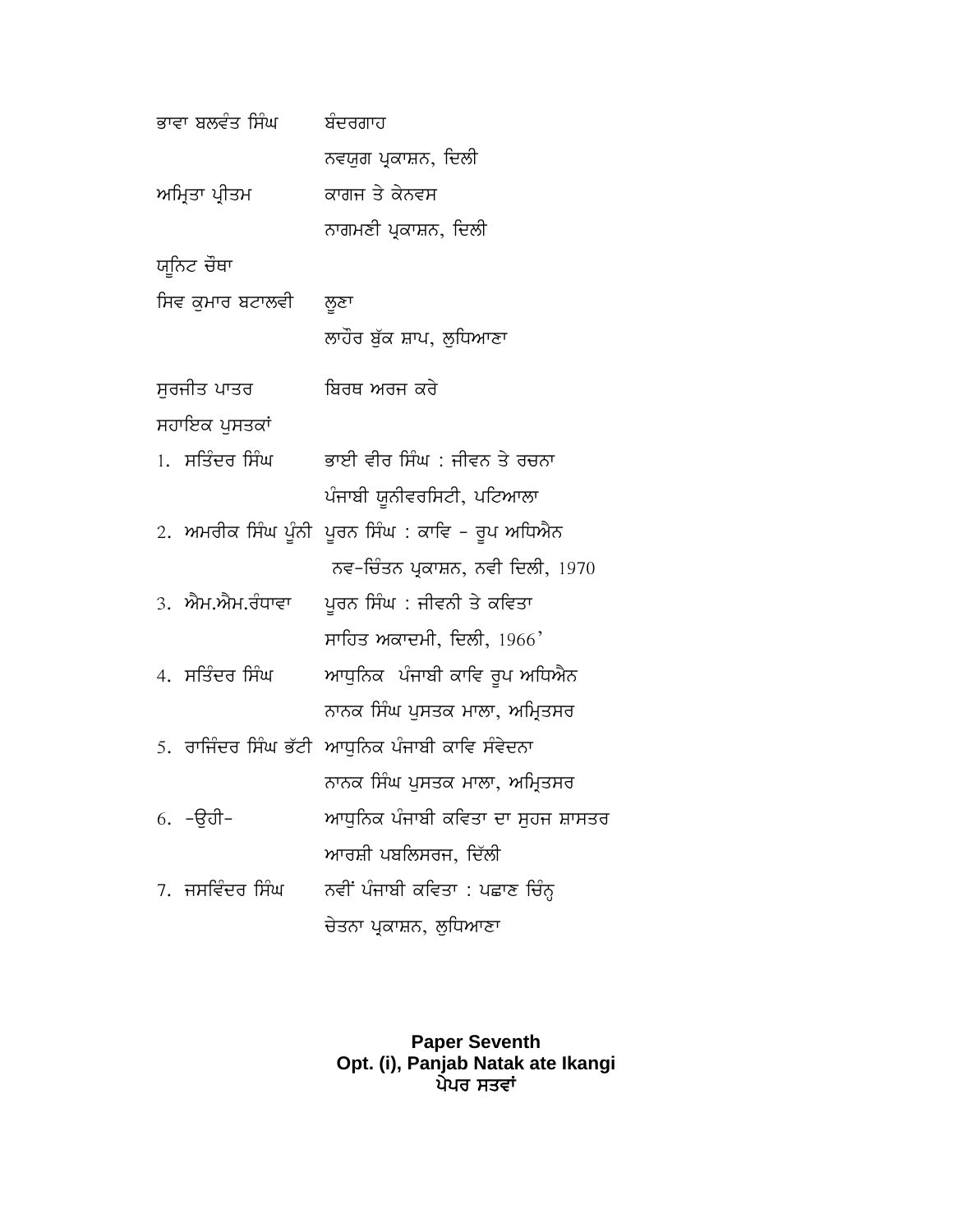#### ਆਪਸ਼ਨ $(1)$  ਪੰਜਾਬੀ ਨਾਟਕ ਅਤੇ ਇਕਾਂਗੀ

ਕਲ ਅੰਕ: 100

ਪੇਪਰ : 80 ਅਤੇ ਇਨਟਰਨਲ ਅਸੈਸਮੈਂਟ : 20

 $HH<sup>†</sup> - 3 W<sup>2</sup>$ 

#### ਨੋਟ:

ਪ੍ਰਸ਼ਨ ਪੱਤਰ ਦਾ ਉਤੇ ਲਿਖਿਆ ਜਾਵੇਗਾ :

- 1. ਪਹਿਲਾ ਪ੍ਰਸ਼ਨ ਲਾਜਮੀ ਹੋਵੇਗਾ ੀ ਵਿਦਿਆਰਥੀ ਨੇ ਹਰ ਯੁਨਿਟ ਵਿੱਚੋਂ ਇਕ ਸਵਾਲ ਕਰਨਾ ਹੈ ੀ ਕੁੱਲ ਪੰਜ ਸਵਾਲ ਕਰਨੇ ਹਨ
- $2.$  ਹਰ ਪ੍ਰਸ਼ਨ  $16$  ਨੰਬਰ ਦਾ ਹੋਵੇਗ

ਪੇਪਰ ਸੇਟਰ ਲਈ ਹਿਦਾਇਤਾਂ :

- 1. ਪੇਪਰ ਸੇਟਰ ਪ੍ਰਸ਼ਨ ਪੱਤਰ ਵਿੱਚ ਕੁਲ ਨੌਂ ਪ੍ਰਸ਼ਨ ਪੁੱਛੇਗਾ
- 2. ਪ੍ਰਸ਼ਨ ਨੰਬਰ ਇੱਕ ਵਿੱਚ ਚਾਰ ਛੋਟੇ ਸਵਾਲ ਪੁੱਛੇ ਜਾਣਗੇ ਜੇ ਕਿ ਸਲੇਬਸ ਵਿੱਚ ਲਗੀਆ ਪੁਸਤਕਾਂ ਤੇ ਆਧਾਰਿਤ ਹੋਣਗੇ**ੀ ਹਰ ਸਵਾਲ ਦਾ ਜਵਾਬ ਘੱਟ ਤੋ ਘੱਟ ਇਕ ਪੱਨੇ** ਦਾ ਦੇਣਾ ਹੋਵੇਗਾ ੀ ਇਸ ਸਵਾਲ ਵਿੱਚ ਕੋਈ ਅੰਦਰਨੀ ਛੋਟ ਨਹੀ ਹੋਵੇਗੀ
- 3. ਹਰ ਯੁਨਿਟ ਵਿੱਚੋ ਦੇ ਪ੍ਰਸ਼ਨ (ਹੱਰ ਪੁਸਤਕ ਵਿੱਚੋ ਇੱਕ ਇੱਕ) ਪੁੱਛੇ ਜਾਣਗੇ ੀ ਹਰ ਪ੍ਰਸ਼ਨ ਦਾ ਜਵਾਬ ਘੱਟੋ - ਘੱਟ ਪੰਜ ਪੁਨਿਆ ਦਾ ਹੋਵੇ

ਯਨਿਟ ਪਹਿਲਾ

ਪਾਠ ਕਮ ਵਿੱਚ ਪ੍ਰਾਪਤ ਪੁਸਤਕਾ ਦੇ ਲੇਖਕਾਂ ਦੇ ਰਚਨਾ ਕਾਲ ਵਿੱਚ ਪ੍ਰਾਪਤ ਸਾਹਿਤ ਦੇ ਇਤਿਹਾਸਕ ਪਰਿਪੇਖ ਪ੍ਰਵਿਰਤੀਆ, ਵਿਕਾਸ, ਵਿਭਿਨ ਲੇਖਕਾ ਤੇ ਧਾਰਾਵਾ ਦੇ ਤੁਲਨਾਤਮਕ ਅਧਿਐਨ ਨਾਲ ਸਬੰਧਤ ਪ੍ਰਸ਼ਨ

ਯੁਨਿਟ ਦੁਸਰਾ

ਆਈ.ਸੀ.ਨੰਦਾ ਸਭੱਦਰਾ ਪੰਜਾਬੀ ਯੂਨੀਵਰਸਿਟੀ, ਪਟਿਆਲਾ

ਸੰਤ ਸਿੰਘ ਮੇਖੋਂ ਵਾਰਸ ਲਾਹੌਰ ਬੁੱਕ ਸ਼ਾਪ, ਲੁਧਿਆਣਾ

ਯੁਨਿਟ ਤੀਸਰਾ

ਬਲਵੰਤ ਗਾਰਗੀ ਕਿਆਰੀ ਟੀਸੀ ਨਵਯੁਗ ਪਬਲਿਸ਼ਰਜ, ਦਿੱਲੀ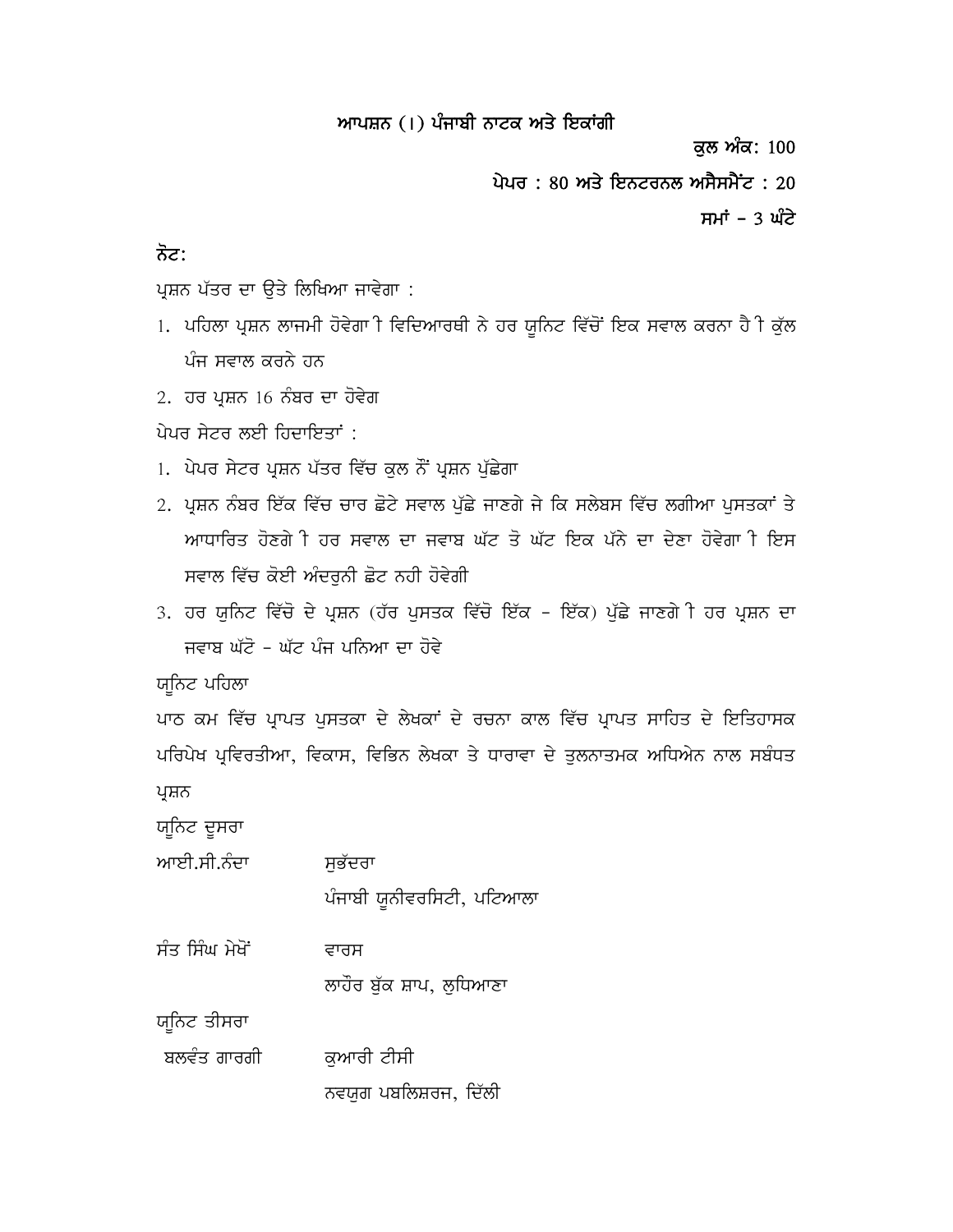| ਗੁਰਸ਼ਰਨ ਸਿੰਘ                           | ਨਵਾਂ ਜਨਮ                                                                     |
|----------------------------------------|------------------------------------------------------------------------------|
|                                        | ਚੇਤਨਾ ਪ੍ਰਕਾਸ਼ਨ, ਲੁਧਿਆਣਾ                                                      |
| ਯੁਨਿਟ ਚੌਥਾ                             |                                                                              |
| ਆਤਮਜੀਤ                                 | ਕੈਮਲੁਪਮ ਦੀਆਂ ਮਛੀਆਂ                                                           |
|                                        | ਆਰਸ਼ੀ ਪਬਲਿਸਰਜ, ਦਿੱਲੀ                                                         |
| ਸਵਰਾਜਬੀਰ                               | ਕੱਲਰ                                                                         |
|                                        | ਲੋਕਗੀਤ ਪ੍ਰਕਾਸ਼ਨ, ਚੰਡੀਗੜ੍ਹ, 2007                                              |
| ਸਹਾਇਕ ਪੁਸਤਕਾਂ                          |                                                                              |
| <u>।.  ਅਮਰਜੀਤ ਸਿੰਘ     ਪੰਜ ਨਾਟਕਕਾਰ</u> |                                                                              |
|                                        | ਨਾਨਕ ਸਿੰਘ ਪੁਸਤਕ ਮਾਲਾ, ਅਮ੍ਰਿਤਸਰ                                               |
| 2. ਅਮਰਜੀਤ ਸਿੰਘ                         | ਸੋਖੋਂ ਦੇ ਇਤਿਹਾਸਕ ਅਤੇ ਮਿਥਿਹਾਸਕ ਨਾਟਕ                                           |
|                                        | ਲਾਹੌਰ ਬੁੱਕ ਸ਼ਾਪ, ਲੁਧਿਆਣਾ                                                     |
|                                        | 3. ਸਤੀਸ਼ ਕੁਮਾਰ ਵਰਮਾ ਪੰਜਾਬੀ ਨਾਟਕ ਦਾ ਇਤਿਹਾਸ                                    |
|                                        | ਪੰਜਾਬੀ ਅਕਾਡਮੀ, ਦਿਲੀ                                                          |
| 4. ਕਮਲੇਸ਼ ਉੱਪਲ                         | ਪੰਜਾਬੀ ਨਾਟਕ ਅਤੇ ਰੰਗਮੰਚ                                                       |
|                                        | ਪੰਜਾਬੀ ਯੂਨੀਵਰਸਿਟੀ, ਪਟਿਆਲਾ, 2004                                              |
|                                        | 5. ਰ.ਸ.ਜੱਗੀ (ਸੰਪਾ) ਖੋਜ ਪੱਤ੍ਰਿਕਾ (ਨਾਟਕ ਵਿਸ਼ੇਸ ਅੰਕ) ਪੰਜਾਬੀ ਯੂਨੀਵਰਸਿਟੀ, ਪਟਿਆਲਾ। |

## **Paper Seventh Opt. (ii)** ਆਪਸ਼ਨ (II) ਵਿਸ਼ਵ ਨਾਟਕ

ਕੁਲ ਅੰਕ: 100

ਪੇਪਰ : 80 ਅਤੇ ਇਨਟਰਨਲ ਅਸੈਸਮੈਂਟ : 20

ਸਮਾਂ – 3 ਘੰਟੇ

ਨੋਟ:

ਪ੍ਰਸ਼ਨ ਪੱਤਰ ਦਾ ਉਤੇ ਲਿਖਿਆ ਜਾਵੇਗਾ :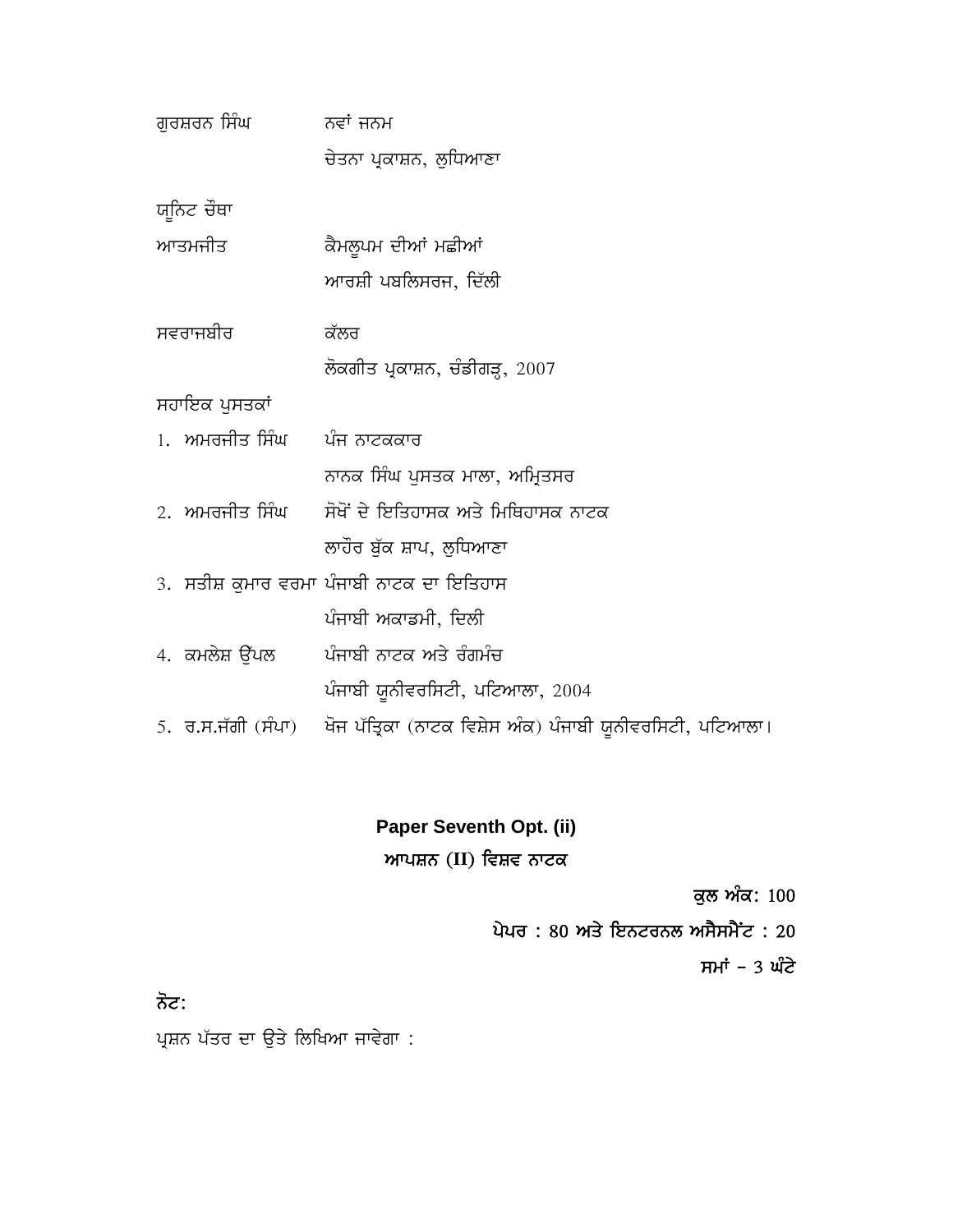- 1. ਪਹਿਲਾ ਪ੍ਰਸ਼ਨ ਲਾਜਮੀ ਹੋਵੇਗਾ ੀ ਵਿਦਿਆਰਥੀ ਨੇ ਹਰ ਯੁਨਿਟ ਵਿੱਚੋਂ ਇਕ ਸਵਾਲ ਕਰਨਾ ਹੈ ੀ ਕੁੱਲ ਪੰਜ ਸਵਾਲ ਕਰਨੇ ਹਨ
- $2.$  ਹਰ ਪ੍ਰਸ਼ਨ  $16$  ਨੰਬਰ ਦਾ ਹੋਵੇਗ

ਪੇਪਰ ਸੇਟਰ ਲਈ ਹਿਦਾਇਤਾਂ :

- 1. ਪੇਪਰ ਸੇਟਰ ਪ੍ਰਸ਼ਨ ਪੱਤਰ ਵਿੱਚ ਕਲ ਨੌਂ ਪ੍ਰਸ਼ਨ ਪੱਛੇਗਾ
- 2. ਪ੍ਰਸ਼ਨ ਨੰਬਰ ਇੱਕ ਵਿੱਚ ਚਾਰ ਛੋਟੇ ਸਵਾਲ ਪੁੱਛੇ ਜਾਣਗੇ ਜੇ ਕਿ ਸਲੇਬਸ ਵਿੱਚ ਲਗੀਆ ਪੁਸਤਕਾਂ ਤੇ ਆਧਾਰਿਤ ਹੋਣਗੇ**ੀ ਹਰ ਸਵਾਲ ਦਾ ਜਵਾਬ ਘੱਟ ਤੋ ਘੱਟ ਇਕ ਪੱਨੇ** ਦਾ ਦੇਣਾ ਹੋਵੇਗਾ ੀ ਇਸ ਸਵਾਲ ਵਿੱਚ ਕੋਈ ਅੰਦਰਨੀ ਛੋਟ ਨਹੀ ਹੋਵੇਗੀ
- 3. ਹਰ ਯੁਨਿਟ ਵਿੱਚੋ ਦੇ ਪ੍ਰਸ਼ਨ (ਹੱਰ ਪੁਸਤਕ ਵਿੱਚੋ ਇੱਕ ਇੱਕ) ਪੁੱਛੇ ਜਾਣਗੇੀ ਹਰ ਪ੍ਰਸ਼ਨ ਦਾ ਜਵਾਬ ਘੱਟੋ - ਘੱਟ ਪੰਜ ਪਨਿਆ ਦਾ ਹੋਵੇ
- ਯਨਿਟ ਪਹਿਲਾ

ਪਾਠ ਕਮ ਵਿੱਚ ਪ੍ਰਾਪਤ ਪੁਸਤਕਾ ਦੇ ਲੇਖਕਾਂ ਦੇ ਰਚਨਾ ਕਾਲ ਵਿੱਚ ਪ੍ਰਾਪਤ ਸਾਹਿਤ ਦੇ ਇਤਿਹਾਸਕ ਪਰਿਪੇਖ ਪ੍ਰਵਿਰਤੀਆ, ਵਿਕਾਸ, ਵਿਭਿਨ ਲੇਖਕਾ ਤੇ ਧਾਰਾਵਾ ਦੇ ਤੁਲਨਾਤਮਕ ਅਧਿਐਨ ਨਾਲ ਸਬੰਧਤ ਪ੍ਰਸ਼ਨ

ਯੁਨਿਟ ਦੁਸਰਾ

| ਸੋਫੋਕਲੀਜ      | ਰਾਜਾ ਈਡੀਪਸ                            |
|---------------|---------------------------------------|
|               | ਨਵਯੁਗ ਪਬਲਿਸ਼ਰਜ, ਦਿਲੀ                  |
| ਸ਼ੇਕਸਪੀਅਰ     | ਮੈੱਕਬਥ                                |
|               | ਨਵਯੁਗ ਪਬਲਿਸ਼ਰਜ, ਦਿਲੀ                  |
| ਯੁਨਿਟ ਤੀਸਰਾ   |                                       |
| ਸੈਮੁਅਲ ਬੈਕਟ   | ਗੋਦੋ ਦੀ ਉਡੀਕ                          |
|               | ਸੀਮਾ ਪ੍ਰਕਾਸ਼ਨ, ਜਲੰਦਰ                  |
| ਯੂਜੀਨ ੳ,ਨੀਲ   | ਬਲਦੇ ਟਿੱਬ (ਪੰਜਾਬੀ ਅਨੁ ਬਲਵੰਤ ਗਾਰਗੀ)    |
|               | ਨਵਯੁਗ ਪਬਲਿਸ਼ਰਜ, ਦਿਲੀ                  |
| ਯੁਨਿਟ ਚੌਥਾ    |                                       |
| ਯਾਂ ਪਾਲ ਸਾਰਤਰ | ਮੱਖੀਆਂ                                |
|               | ਪੰਜਾਬੀ ਯੂਨੀਵਰਸਿਟੀ, ਪਟਿਆਲਾ             |
| ਜ.ਲੌਰਕਾ       | ਅੱਗ ਦੇ ਕਲੀਰੇ (ਪੰਜਾਬ ਅਨੁ. ਸੁਰਜੀਤ ਪਾਤਰ) |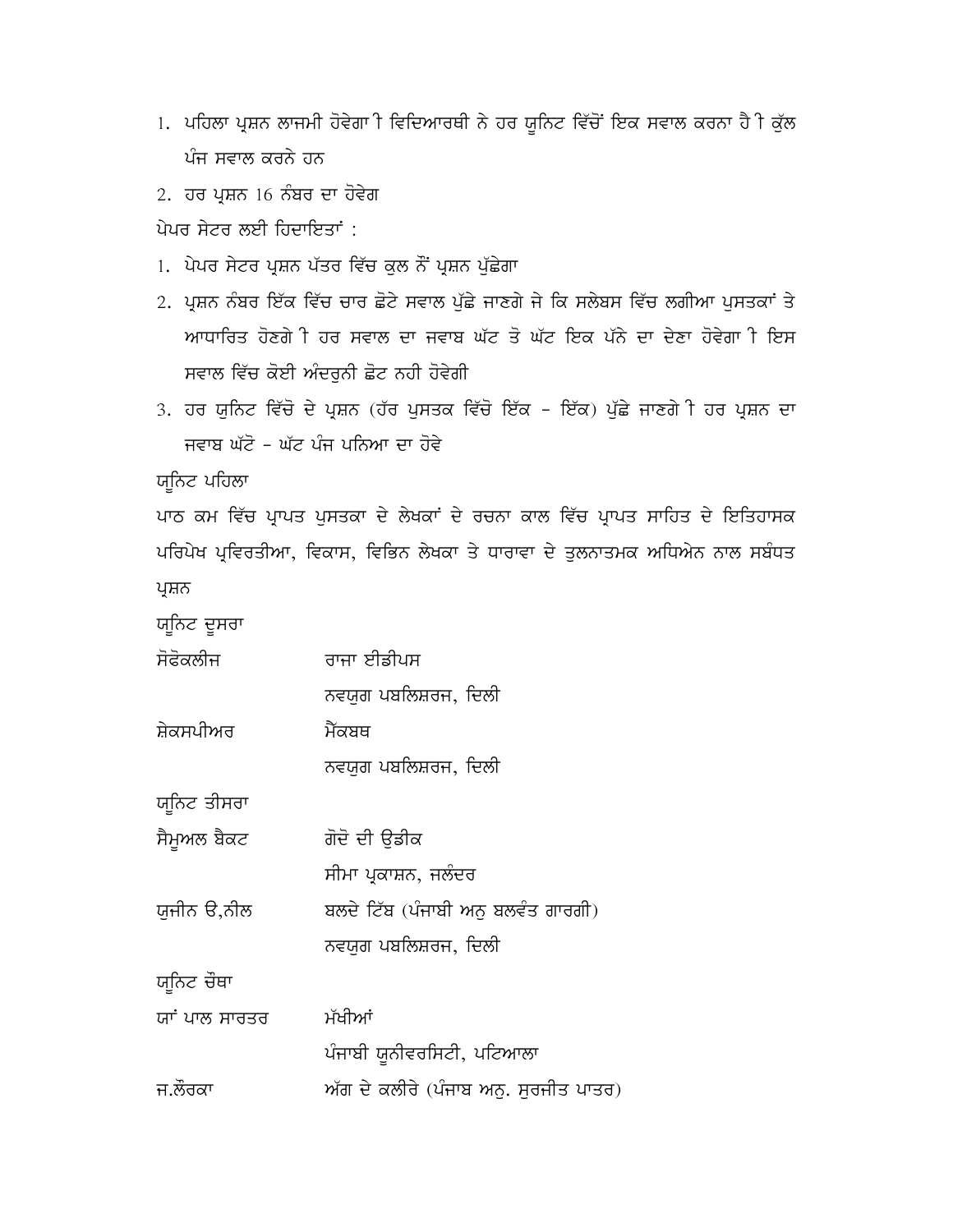#### ਸਾਹਿਤਯ ਅਕਾਡਮੀ, ਦਿਲੀ

ਸਹਾਇਕ ਪੁਸਤਕਾਂ

- 1. Ronald Peacock The Art of Drama Pontledge & Kegan paul, Landon, 1960
- 2. Aja Walkock Sophocles the Dramatist Edwin Arnold, London, 1969
- 3. H.D.F.Kitto Greck Tragedy Methuren & Co. London, 1964
- 4. Johan Russell BrownShakespeare: Meebeth Edwin Arnold, 1964
- 5. Johan Wain (Ed.)Shakespeare: Meebeth Memillan Press, London,1969
- 6. A. Brunstein Theatre of Revolt: An Approch to the Modern Drama Methue & Company, London, 1965
- 7. Ronald Gray Ibsen: The Dissenting View, Cambridge Universty Press, Cambridge, 1977

#### **Paper Eight Panjab Vartak** ਪੇਪਰ ਅਠਵਾਂ ਪੰਜਾਬੀ ਵਾਰਤਕ

ਕਲ ਅੰਕ: 100

ਪੇਪਰ : 80 ਅਤੇ ਇਨਟਰਨਲ ਅਸੈਸਮੈਂਟ : 20

ਸਮਾਂ – 3 ਘੰਟੇ

#### ਨੋਟ:

ਪਸ਼ਨ ਪੱਤਰ ਦਾ ਉਤੇ ਲਿਖਿਆ ਜਾਵੇਗਾ :

- 1. ਪਹਿਲਾ ਪ੍ਰਸ਼ਨ ਲਾਜਮੀ ਹੋਵੇਗਾ ੀ ਵਿਦਿਆਰਥੀ ਨੇ ਹਰ ਯੁਨਿਟ ਵਿੱਚੋਂ ਇਕ ਸਵਾਲ ਕਰਨਾ ਹੈ ੀ ਕੁੱਲ ਪੰਜ ਸਵਾਲ ਕਰਨੇ ਹਨ
- $2.$  ਹਰ ਪਸ਼ਨ 16 ਨੰਬਰ ਦਾ ਹੋਵੇਗ

ਪੇਪਰ ਸੇਟਰ ਲਈ ਹਿਦਾਇਤਾਂ $\cdot$ 

- 1. ਪੇਪਰ ਸੇਟਰ ਪੁਸ਼ਨ ਪੱਤਰ ਵਿੱਚ ਕਲ ਨੌਂ ਪੁਸ਼ਨ ਪੱਛੇਗਾ
- 2. ਪੁਸ਼ਨ ਨੰਬਰ ਇੱਕ ਵਿੱਚ ਚਾਰ ਛੋਟੇ ਸਵਾਲ ਪੱਛੇ ਜਾਣਗੇ ਜੇ ਕਿ ਸਲੇਬਸ ਵਿੱਚ ਲਗੀਆ ਪੁਸਤਕਾਂ ਤੇ ਆਧਾਰਿਤ ਹੋਣਗੇੀ ਹਰ ਸਵਾਲ ਦਾ ਜਵਾਬ ਘੱਟ ਤੋ ਘੱਟ ਇਕ ਪੱਨੇ ਦਾ ਦੇਣਾ ਹੋਵੇਗਾੀ ਇਸ ਸਵਾਲ ਵਿੱਚ ਕੋਈ ਅੰਦਰਨੀ ਛੋਟ ਨਹੀ ਹੋਵੇਗੀ
- 3. ਹਰ ਯੁਨਿਟ ਵਿੱਚੋ ਦੇ ਪ੍ਰਸ਼ਨ (ਹੱਰ ਪੁਸਤਕ ਵਿੱਚੋ ਇੱਕ ਇੱਕ) ਪੁੱਛੇ ਜਾਣਗੇ ੀ ਹਰ ਪ੍ਰਸ਼ਨ ਦਾ ਜਵਾਬ ਘੱਟੋ - ਘੱਟ ਪੰਜ ਪਨਿਆ ਦਾ ਹੋਵੇ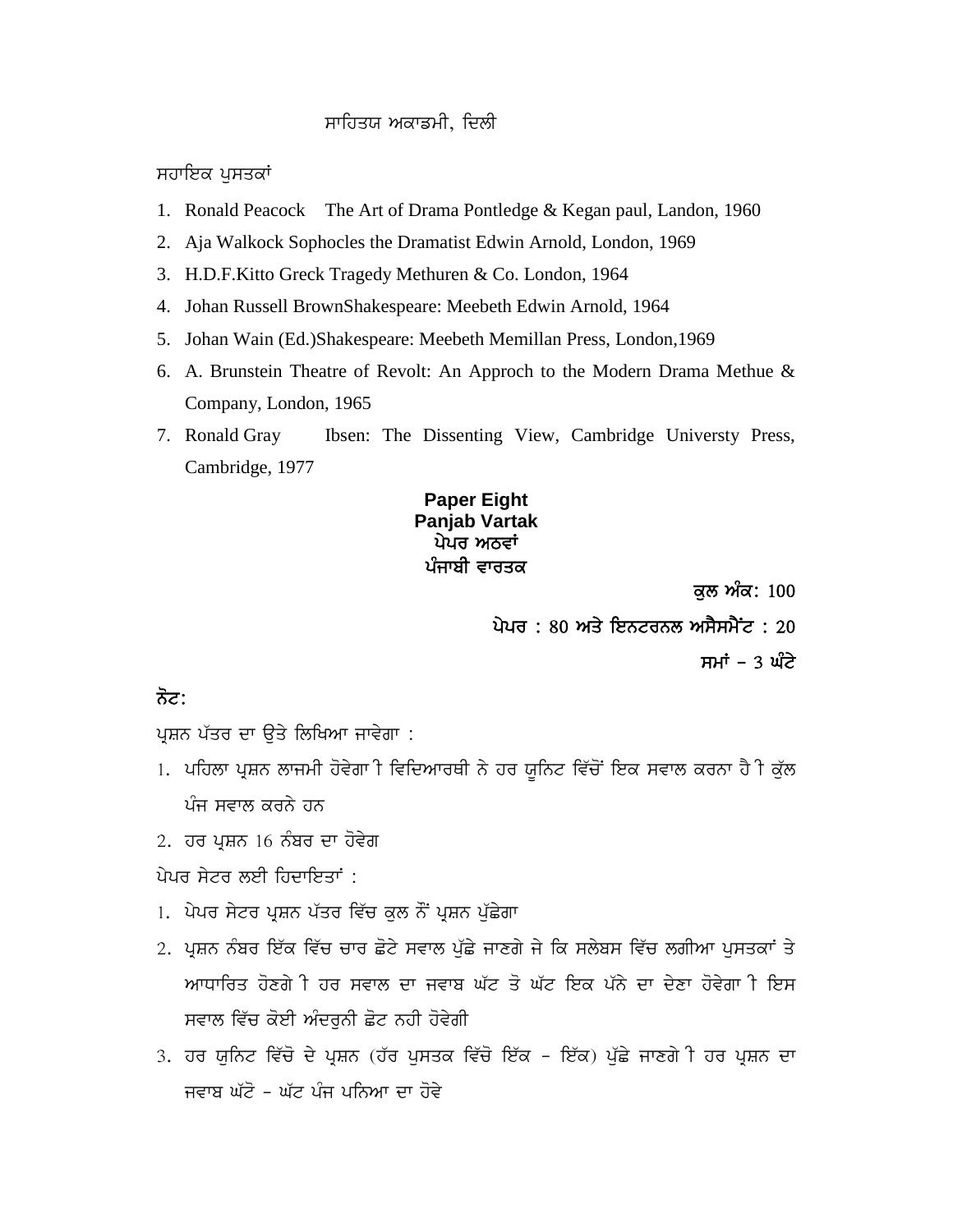### ਯੂਨਿਟ ਪਹਿਲਾ

ਪਾਠ ਕਮ ਵਿੱਚ ਪ੍ਰਾਪਤ ਪੁਸਤਕਾ ਦੇ ਲੇਖਕਾਂ ਦੇ ਰਚਨਾ ਕਾਲ ਵਿੱਚ ਪ੍ਰਾਪਤ ਸਾਹਿਤ ਦੇ ਇਤਿਹਾਸਕ ਪਰਿਪੇਖ ਪ੍ਰਵਿਰਤੀਆ, ਵਿਕਾਸ, ਵਿਭਿਨ ਲੇਖਕਾ ਤੇ ਧਾਰਾਵਾ ਦੇ ਤੁਲਨਾਤਮਕ ਅਧਿਅੇਨ ਨਾਲ ਸਬੰਧਤ ਪ੍ਰਸ਼ਨ

ਯੂਨਿਟ ਦੂਸਰਾ

| ਤੇਜਾ ਸਿੰਘ                         | ਨਵੀਆਂ ਸੋਚਾ                              |
|-----------------------------------|-----------------------------------------|
|                                   | ਕਸਤੂਰੀ ਲਾਲ ਐਡ ਸੰਨਸ, ਅੰਮ੍ਰਿਤਿਸਰ          |
| ਗੁਰਬਖਸ਼ ਸਿੰਘ                      | ਜਿੰਦਗੀ ਦੀ ਰਾਮ                           |
|                                   | ਨਵਯੁਗ ਪਬਲਿਸ਼ਰਜ, ਦਿਲੀ                    |
| ਯੁਨਿਟ ਤੀਸਰਾ                       |                                         |
| ਬਲਰਾਜ ਸਾਹਨੀ                       | ਮੇਰੀ ਫਿਲਮੀ ਆਤਮਕਥਾ                       |
|                                   | ਨਾਨਕ ਸਿੰਘ ਪੁਸਤਕ ਮਾਲਾ, ਅਮ੍ਰਿਤਸਰ          |
| ਦਲੀਪ ਕੌਰ ਟਿਵਾਣਾ                   | ਨੰਗੇ ਪੈਰਾਂ ਦਾ ਸਫਰ                       |
|                                   | ਨਵਯੁਗ ਪਬਲਿਸ਼ਰਜ, ਦਿਲੀ                    |
| ਯੁਨਿਟ ਚੌਥਾ                        |                                         |
| ਨਰਿੰਦਰ ਸਿੰਘ ਕਪੁਰ                  | ਸੱਚੋ ਸੱਚ                                |
|                                   | ਲੋਕਗੀਤ ਪ੍ਰਕਾਸ਼ਨ, ਚੰਡੀਗੜ੍ਹ               |
| ਕੁਲਬੀਰ ਸਿੰਘ ਕਾਂਗ                  | ਸੋਗੀ ਸੰਗੀਤ ਦਾ ਜਾਾਦੁ                     |
|                                   | ਨਵਯੁਗ ਪਬਲਿਸ਼ਰਜ, ਦਿਲੀ                    |
| ਸਹਾਇਕ ਪੁਸਤਕਾਂ                     |                                         |
| 1.  ਹਰਿਭਜਨ ਸਿੰਘ                   | ਪਾਰਗਾਮੀ                                 |
|                                   | ਨਵਚੇਤਨ ਪ੍ਰਕਾਸ਼ਨ, ਅਮ੍ਰਿਤਸਰ               |
| 2.  ਕਿਰਪਾਲ ਸਿੰਘ ਕਸੇਲਆਧੁਨਿਕ ਗੱਦਕਾਰ |                                         |
|                                   | ਕੁਲਦੀਪ ਪ੍ਰੈਸ, ਅੰਮ੍ਰਿਤਸਰ                 |
| 3. ਕੁਲਵੰਤ ਸਿੰਘ                    | ਪੰਜਾਬੀ ਵਾਰਤਕ: ਸੰਚਾਰ ਤੇ ਵਿਹਾਰ            |
|                                   | ਰਵੀ ਸਾਹਿਤ ਪ੍ਰਕਾਸ਼ਨ, ਅਮ੍ਰਿਤਸਰ            |
|                                   | 4. ਦੀਵਨ ਸਿੰਘ ਅਤੇ ਤੇਜਾ ਸਿੰਘ ਦੀ ਵਾਰਤਕ ਕਲਾ |
|                                   |                                         |

ਬਿ.ਸ.ਘੁਮਣ (ਸੰਪਾ.)ਨਿਉ ਬੁੱਕ ਕੰਪਨੀ, ਅੰਮ੍ਰਿਤਸਰ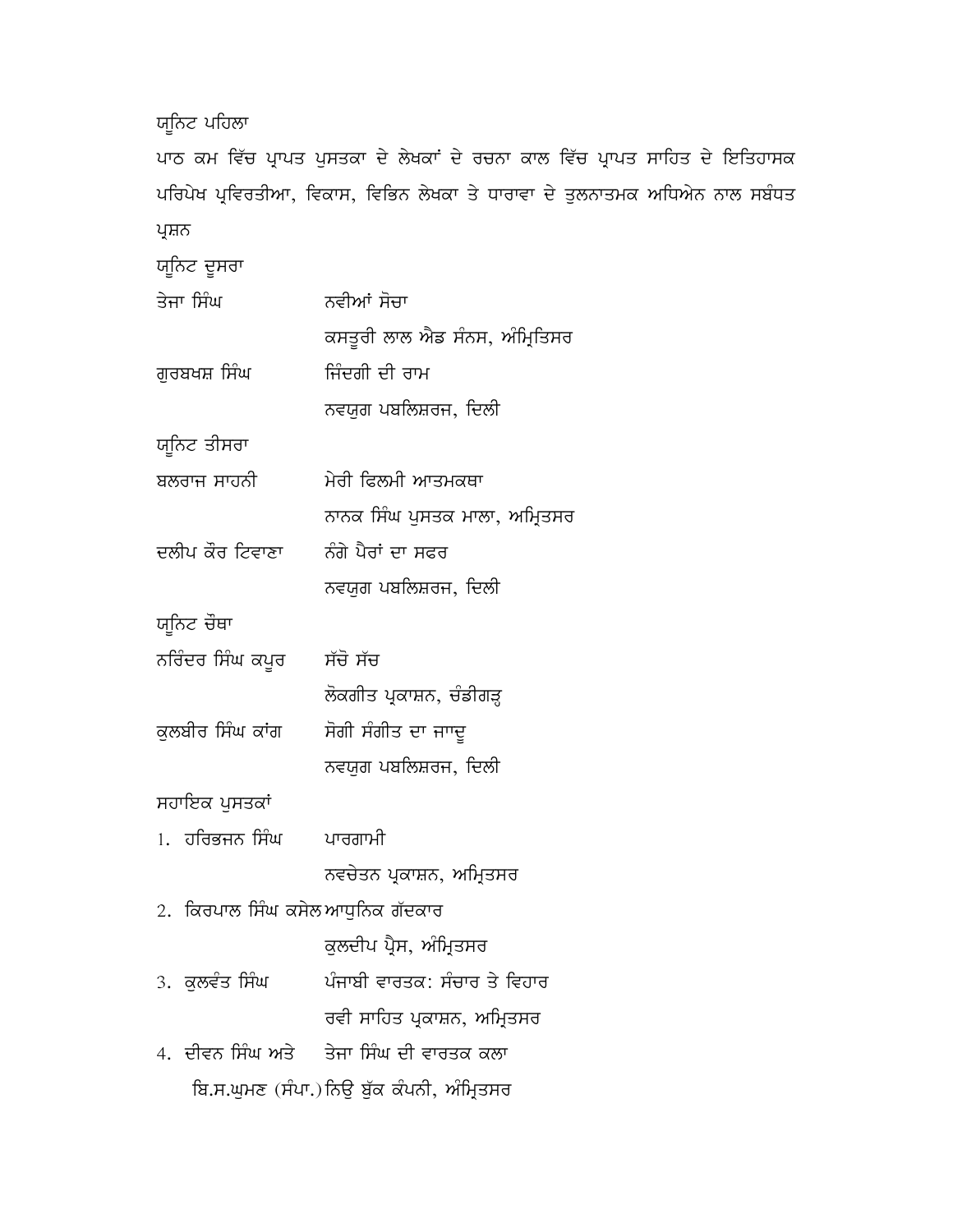- 5. ਦੀਵਨ ਸਿੰਘ ਅਤੇ ਸਾਹਿਤ ਸਮਾਚਾਰ (ਤੇਜਾ ਸਿੰਘ ਅੰਕ) ਬਿ.ਸ.ਘਮਣ (ਸੰਪਾ.) ਲਾਹੌਰ ਬੱਕ ਸ਼ਾਪ, ਲਧਿਆਣਾ
- 6. ਧਰਮ ਚੰਦ ਵਾਤਿਸ਼ ਸਵੈਜੀਵਨ ਸ਼ਾਸਤਰ ਪਨੀਤ ਪਬਲਿਸ਼ਰਜ, ਮਲੇਰਕੋਟਲਾ, 1999
- 7. ਉਹੀ ਪੰਜਾਬੀ ਸਵੈਜੀਵਨੀ: ਨਿਕਟ ਅਧਿਐਨ ਪਨੀਤ ਪਬਲਿਸ਼ਰਜ, ਮਲੇਰਕੋਟਲਾ,  $2000$
- 8. ਪਿਆਰਾ ਸਿੰਘ ਦਾਤਾ ਗਰਬਖਸ਼ ਸਿੰਘ: ਕਲਾ ਤੇ ਸ਼ਖਸੀਅਤ  $m$ ਤੇ ਅਜੀਤ ਸਿੰਘ (ਸੰਪਾ.)ਨਵਯੁਗ ਫ੍ਰਸ, ਦਿੱਲੀ, 1973

#### **Paper Nineth Bhasha Vogyan, Panjab Bhasha Ate Lipi** ਪੇਪਰ ਨੌਵਾਂ ਭਾਸ਼ਾ ਵਿਗਿਆਨ, ਪੰਜਾਬੀ ਭਾਸ਼ਾ ਅਤੇ ਲਿਪੀ

ਕਲ ਅੰਕ: 100

ਪੇਪਰ : 80 ਅਤੇ ਇਨਟਰਨਲ ਅਸੈਸਮੈਂਟ : 20

ਸਮਾਂ – 3 ਘੰਟੇ

#### ਨੋਟ:

ਪਸ਼ਨ ਪੱਤਰ ਦਾ ਉਤੇ ਲਿਖਿਆ ਜਾਵੇਗਾ :

- 1. ਪਹਿਲਾ ਪ੍ਰਸ਼ਨ ਲਾਜਮੀ ਹੋਵੇਗਾ ੀ ਵਿਦਿਆਰਥੀ ਨੇ ਹਰ ਯੁਨਿਟ ਵਿੱਚੋਂ ਇਕ ਸਵਾਲ ਕਰਨਾ ਹੈ ੀ ਕੁੱਲ ਪੰਜ ਸਵਾਲ ਕਰਨੇ ਹਨ
- $2.$  ਹਰ ਪਸ਼ਨ  $16$  ਨੰਬਰ ਦਾ ਹੋਵੇਗ

ਪੇਪਰ ਸੇਟਰ ਲਈ ਹਿਦਾਇਤਾਂ $\,$  :

- 1. ਪੇਪਰ ਸੇਟਰ ਪ੍ਰਸ਼ਨ ਪੱਤਰ ਵਿੱਚ ਕੁਲ ਨੌਂ ਪ੍ਰਸ਼ਨ ਪੁੱਛੇਗਾ
- 2. ਪਸ਼ਨ ਨੰਬਰ ਇੱਕ ਵਿੱਚ ਚਾਰ ਛੋਟੇ ਸਵਾਲ ਪੱਛੇ ਜਾਣਗੇ ਜੇ ਕਿ ਸਲੇਬਸ ਵਿੱਚ ਲਗੀਆ ਪਸਤਕਾਂ ਤੇ ਆਧਾਰਿਤ ਹੋਣਗੇ**ੀ ਹਰ ਸਵਾਲ ਦਾ ਜਵਾਬ ਘੱਟ ਤੋ ਘੱਟ ਇਕ ਪੱਨੇ** ਦਾ ਦੇਣਾ ਹੋਵੇਗਾ ੀ ਇਸ ਸਵਾਲ ਵਿੱਚ ਕੋਈ ਅੰਦਰਨੀ ਛੋਟ ਨਹੀ ਹੋਵੇਗੀ
- 3. ਹਰ ਯੁਨਿਟ ਵਿੱਚੋ ਦੇ ਪ੍ਰਸ਼ਨ (ਹੱਰ ਪੁਸਤਕ ਵਿੱਚੋ ਇੱਕ ਇੱਕ) ਪੁੱਛੇ ਜਾਣਗੇ ੀ ਹਰ ਪ੍ਰਸ਼ਨ ਦਾ ਜਵਾਬ ਘੱਟੋ - ਘੱਟ ਪੰਜ ਪੁਨਿਆ ਦਾ ਹੋਵੇ

ਯੁਨਿਟ ਪਹਿਲਾ

- (ੳ)ਭਾਸ਼ਾ ਅਤੇ ਭਾਸ਼ਾ ਵਿਗਿਆਨ
- (ਅ)ਭਾਸ਼ਾ ਵਿਗਿਆਨ ਅਤੇ ਭਾਸ਼ਾ ਸ਼ਾਸਤਰ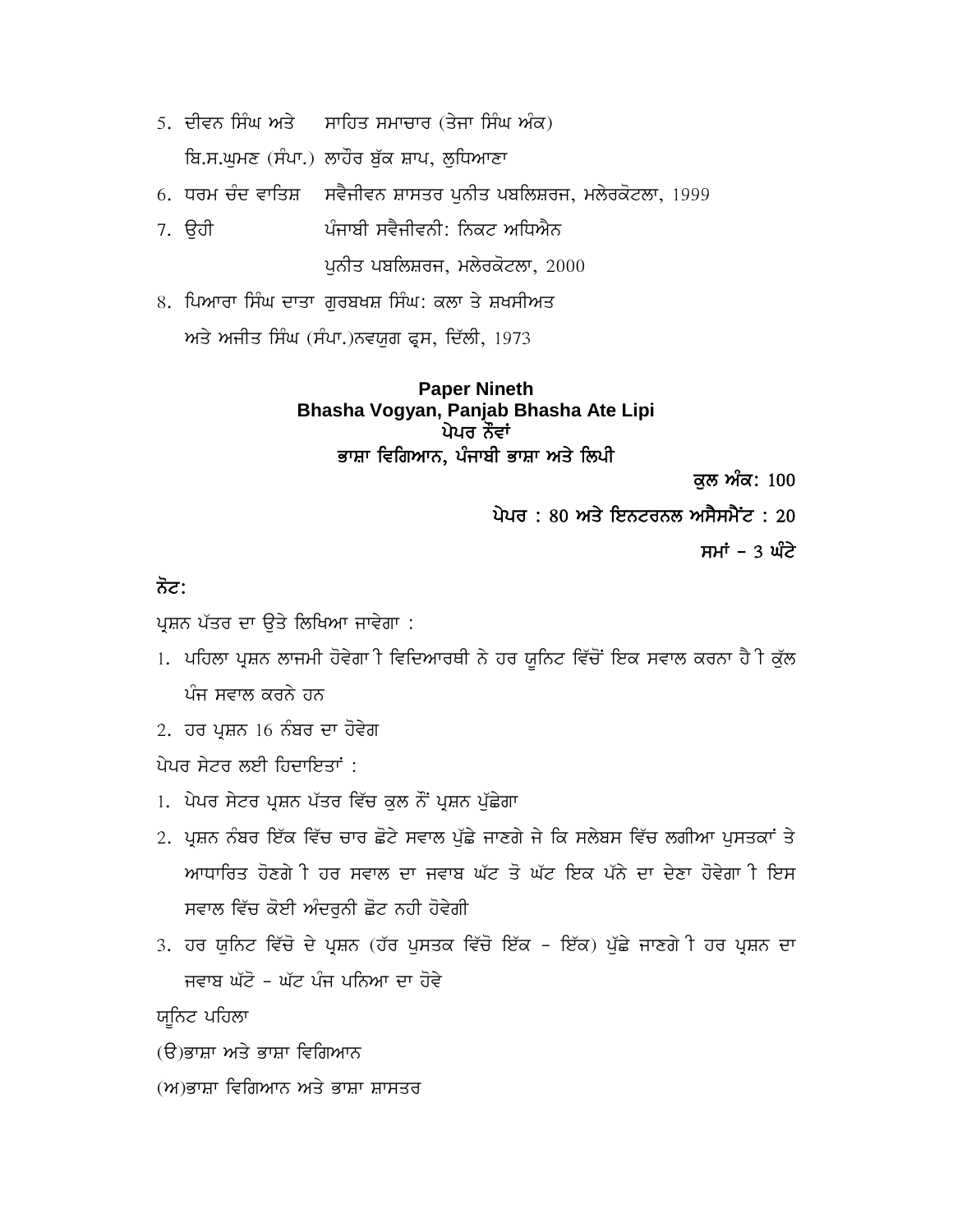(ੲ)ਭਾਸ਼ਾ, ਸ਼ਾਹਿਤ, ਸਮਾਜ ਅਤੇ ਸਭਿਆਚਾਰ

 $(H)$ ਵਿਸ਼ਵ ਕਾਸ਼ਾ ਪਰਿਵਾਰ

(ਹ)ਆਧਨਿਕ ਭਾਰਤੀ ਆਰੀਆ ਭਾਸ਼ਾਵਾ

 $\alpha$ )ਪਾਣਿਨੀ, ਸ਼ਾਮਿਊਰ ਅਤੇ ਨੋਮ ਚਾਮਸਕੀ ਦਾ ਭਾਸ਼ਾ ਵਿਗਿਆਨ ਦੇ ਖੇਤਰ ਵਿਚ ਯੋਗਦਾਨ

ਯੁਨਿਟ ਦੁਸਰਾ

(ੳ)ਪੰਜਾਬੀ ਭਾਸ਼ਾ ਦਾ ਨਿਕਾਸ ਤੇ ਵਿਕਾਸ

(ਅ)ਪੰਜਾਬੀ ਭਾਸ਼ਾ ੳਪਰ ਪੲ ਪ੍ਰਡਾਵ

(ੲ)ੳਪ ਭਾਵ ਅਤੇ ਪੰਜਾਬੀ ਦੀਆ ੳਸ ਸਾਵਾ

(ਸ)ਉਪ ਭਾਸ਼ਾ ਅਤੇ ਭਾਸ਼ਾ ਨੀਤੀ

(ਹ)ਪੰਜਾਬੀ ਭਾਸ਼ਾ ਦੇ ਵਿਕਾਸ ਅਦਾਰੇ

(ਕ)ਦੁਨੀ ਚੰਦ੍ਰ, ਪ੍ਰਮ ਪ੍ਰਕਾਸ ਸਿੰਘ ਅਤੇ ਹਰਕੀਰਤ ਸਿੰਘ ਦਾ ਪੰਜਾਬੀ ਭਾਸ਼ਾ ਵਿਗੀਆਨ ਦੀ ਉਸਾਰੀ

ਵਿਚ ਯੋਗਦਾਨ

ਯੁਨਿਟ ਤੀਸਰਾ

 $(\theta)$ ਪੰਜਾਬੀ ਧੁਨੀ ਵਿਗਿਆਨ

 $(M)$ ਪੰਜਾਬੀ ਭਾਵਾਂਸ਼ ਪ੍ਰਬੰਧ

(ੲ)ਪੰਜਾਬੀ ਵਾਕ ਵਿਗਿਆਨ

 $(H)$ ਪੰਜਾਬੀ ਅਰਥ ਪ੍ਰਬੰਦ

 $\sigma$ (ਹ)ਪੰਜਾਬੀ ਸ਼ਬਦ ਅਤੇ ਸ਼ਬਦ ਰਚਨਾ

ਯੁਨਿਟ ਚੌਥਾ

(ੳ)ਗਰਮਖੀ ਲਿਪੀ ਦਾ ਨਿਕਾਸ ਤੇ ਵਿਕਾਸ

 $(M)$ ਗਰਮੁਖੀ ਲਿਪੀ ਦੀਆਂ ਵਿਸ਼ੇਸ਼ਤਾਵਾਂ

(ੲ)ਪੰਜਾਬੀ ਭਾਸ਼ਾ ਅਤੇ ਗਰਮਖੀ ਲਿਪੀ

(ਸ)ਖਰੋਸ਼ਟੀ, ਬਹਮੀ, ਸ਼ਾਰਧਾ, ਟਾਕਰੀ ਅਤੇ ਗੁਰਮੁਖੀ ਲਿਪੀ ਦਾ ਤੁਲਨਾਤਮਕ ਅਧਿਐਨ

(ਹ)ਪੰਜਾਬੀ ਸੁਰ ਅਤੇ ਗੁਰਮੁਖੀ ਲਿਪੀ

ਸਹਾਇਕ ਪੁਸਤਕਾਂ

1. ਆਤਮ ਸਿੰਘ ਸਮਾਜਿਕ ਭਾਸ਼ਾ ਵਿਗਿਆਨ

ਪੰਜਾਬੀ ਯੂਨੀਵਰਸਿਟੀ, ਪਟਿਆਲਾ,  $1998$ 

2. ਸੁਖਵਿੰਦਰ ਸਿੰਘ ਸੰਘਾ ਪੰਜਾਬੀ ਭਾਸ਼ਾ ਵਿਗਿਆਨ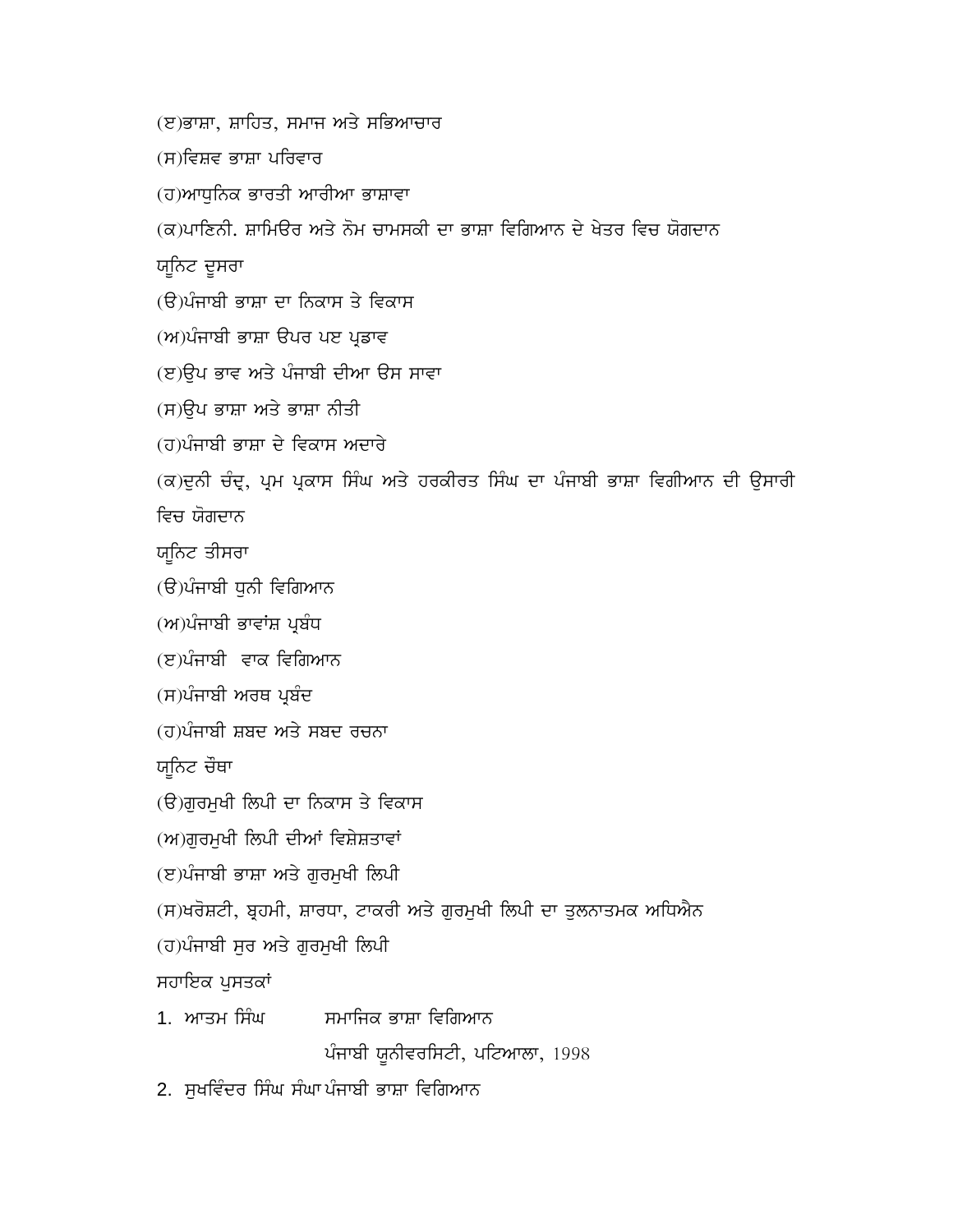ਪੰਜਾਬੀ ਭਾਸ਼ਾ ਅਕਾਦਮੀ, ਜਲੰਧਰ, 1999

- 3. ਸੁਰਿੰਦਰ ਸਿੰਘ ਖਹਿਰਾ (ਸੰਪਾ) ਪੰਜਾਬੀ ਭਾਸ਼ਾ: ਵਿਆਕਰਣ ਅਤੇ ਬਣਤਰ ਪੰਜਾਬੀ ਯੁਨੀਵਰਸਿਟੀ, ਪਟਿਆਲਾ,  $2001$
- 4. ਹਰਕੀਰਤ ਸਿੰਘ ਅਤੇ ਭਾਸ਼ਾ ਵਿਗਿਆਨ ਅਤੇ ਪੰਜਾਬੀ ਭਾਸ਼ਾ  $m$ ਤੇ ਉਜੱਲ ਸਿੰਘ ਭਾਹਰੀ ਬਾਹਰੀ ਪਬਲੀਕੇਸ਼ਨ, ਦਿੱਲੀ, 1973
- 5. ਹਰਕੀਰਤ ਸਿੰਘ ਭਾਸ਼ਾ ਅਤੇ ਭਾਸ਼ਾ ਵਿਗਿਆਨ ਲਾਹੌਰ ਬੁੱਕ ਸ਼ਾਪ, ਲੁਧਿਆਣਾ, 1985
- 6. ਹਰਕੀਰਤ ਸਿੰਘ ਮਾਡੀ ਭਾਸ਼ਾ ਪੰਜਾਬੀ ਯੂਨੀਵਰਸਿਟੀ, ਪਟਿਆਲਾ
- 7. ਕਾਲਾ ਸਿੰਘ ਬੇਦੀ ਲਿਪੀ ਦਾ ਵਿਕਾਸ ਪੰਜਾਬੀ ਯੂਨੀਵਰਸਿਟੀ, ਪਟਿਆਲਾ,  $1995$
- 8. ਪਰਮਜੀਤ ਸਿੰਘ ਸਿੱਧੂ ਮਾਨਵ ਵਿਗਿਆਨਕ ਭਾਸ਼ਾ ਵਿਗਿਆਨ ਪੰਜਾਬੀ ਯੁਨੀਵਰਸਿਟੀ, ਪਟਿਆਲਾ,  $1998$
- 9. ਪ੍ਰੇਮ ਪ੍ਰਕਾਸ਼ ਸਿੰਘ ਸਿਧਾਂਤਕ ਬਾਸ਼ਾ ਵਿਗਿਆਨ ਮਦਾਨ ਪਬਲੀਸ਼ਰਜ, ਪਟਿਆਲਾ,  $1998$
- 10.ਪ੍ਰੇਮ ਪ੍ਰਕਾਸ਼ ਸਿੰਘ ਪੰਜਾਬੀ ਭਾਸ਼ਾ ਦਾ ਸ਼ੌਤ ਅਤੇ ਬਣਤਰ ਪੰਜਾਬੀ ਯੂਨੀਵਰਸਿਟੀ, ਪਟਿਆਲਾ,  $1998$
- 11.ਬਲਦੇਵ ਸਿੰਘ ਚੀਮਾ ਪੰਜਾਬੀ ਭਾਸ਼ਾ ਵਿਗਿਆਨ ਅਤੇ ਪੰਜਾਬੀ ਵਿਆਕਰਨ ਪੰਜਾਬੀ ਯੂਨੀਵਰਸਿਟੀ, ਪਟਿਆਲਾ,  $2000$ ਨਾਨਕ ਸਿੰਘ ਪਸਤਕ ਮਾਲਾ, ਅਮਿਤਸਰ
- 12.ਭਪਿੰਦਰ ਸਿੰਘ ਖਹਿਰਾਨਵੀਨ ਬਾਸ਼ਾ ਵਿਗਿਆਨ

ਪੈਪਸੂ ਬੁਕ ਡਿਪੋ, ਪਟਿਆਲਾ, 1999

13.ਦੁਨੀ ਚੰਦ੍ਰ ਪੰਜਾਬੀ ਭਾਸ਼ਾ ਦਾ ਵਿਕਾਸ

 $\nu$ ੰਜਾਬ ਯੂਨੀਵਰਸਿਟੀ, ਚੰਡੀਗੜ, 1959

- 14.ਦੁਨੀ ਚੰਦ੍ਰ ਪੰਜਾਬੀ ਦਾ ਵਿਆਕਰਣ  $\nu$ ੰਜਾਬ ਯੂਨੀਵਰਸਿਟੀ, ਚੰਡੀਗੜ, 1959
- 15. Koj piqRkw (BwSw qy ivAwkrx ivjyS AMk) pMjwbI ਯੂਨੀਵਰਸਿਟੀ, ਅੰਕ 11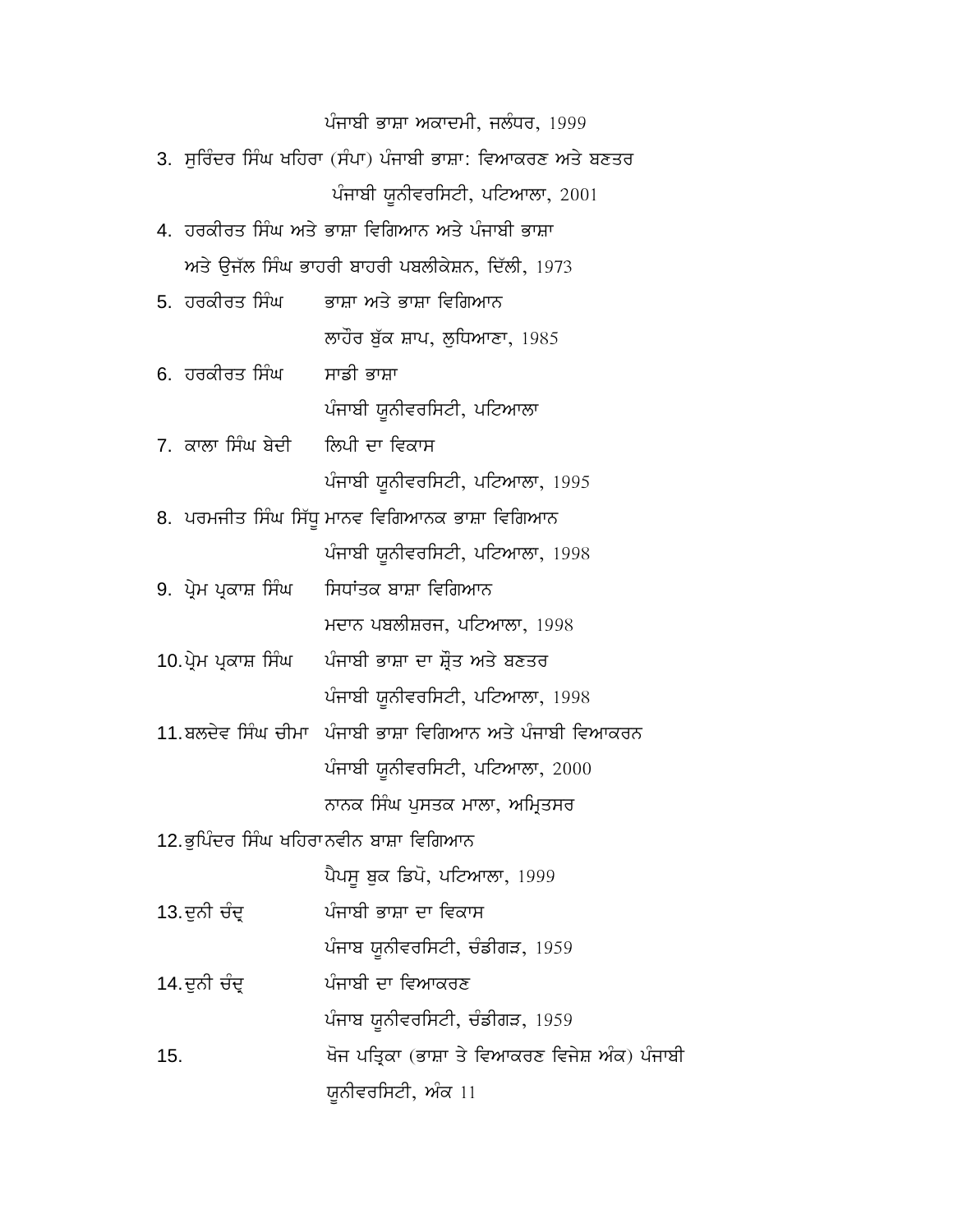#### **Paper Tenth Folklore and Culture** ਪੇਪਰ ਦਸਵਾਂ ਲੋਕਧਾਰਾ ਅਤੇ ਸਭਿਆਚਾਰ

ਕਲ ਅੰਕ: 100

ਪੇਪਰ : 80 ਅਤੇ ਇਨਟਰਨਲ ਅਸੈਸਮੈਂਟ : 20

ਸਮਾਂ – 3 ਘੰਟੇ

#### ਨੋਟ:

ਪ੍ਰਸ਼ਨ ਪੱਤਰ ਦਾ ੳਤੇ ਲਿਖਿਆ ਜਾਵੇਗਾ :

- 1. ਪਹਿਲਾ ਪ੍ਰਸ਼ਨ ਲਾਜਮੀ ਹੋਵੇਗਾ ੀ ਵਿਦਿਆਰਥੀ ਨੇ ਹਰ ਯੁਨਿਟ ਵਿੱਚੋਂ ਇਕ ਸਵਾਲ ਕਰਨਾ ਹੈ ੀ ਕੁੱਲ ਪੰਜ ਸਵਾਲ ਕਰਨੇ ਹਨ
- $3.$  ਹਰ ਪ੍ਰਸ਼ਨ  $16$  ਨੰਬਰ ਦਾ ਹੋਵੇਗ

 $\hat{v}$ ਪੇਪਰ ਸੇਟਰ ਲਈ ਗਿਜ਼ਾਇਤਾਂ $\cdot$ 

- 1. ਪੇਪਰ ਸੇਟਰ ਪ੍ਰਸ਼ਨ ਪੱਤਰ ਵਿੱਚ ਕੁਲ ਨੌਂ ਪ੍ਰਸ਼ਨ ਪੁੱਛੇਗਾ
- 2. ਪਸ਼ਨ ਨੰਬਰ ਇੱਕ ਵਿੱਚ ਚਾਰ ਛੋਟੇ ਸਵਾਲ ਪੱਛੇ ਜਾਣਗੇ ਜੇ ਕਿ ਸਲੇਬਸ ਵਿੱਚ ਲਗੀਆ ਪਸਤਕਾਂ ਤੇ ਆਧਾਰਿਤ ਹੋਣਗੇੀ ਹਰ ਸਵਾਲ ਦਾ ਜਵਾਬ ਘੱਟ ਤੋ ਘੱਟ ਇਕ ਪੱਨੇ ਦਾ ਦੇਣਾ ਹੋਵੇਗਾੀ ਇਸ ਸਵਾਲ ਵਿੱਚ ਕੋਈ ਅੰਦਰਨੀ ਛੋਟ ਨਹੀ ਹੋਵੇਗੀ
- 3. ਹਰ ਯੂਨਿਟ ਵਿੱਚੋ ਦੇ ਪ੍ਰਸ਼ਨ (ਹੱਰ ਪੁਸਤਕ ਵਿੱਚੋ ਇੱਕ ਇੱਕ) ਪੁੱਛੇ ਜਾਣਗੇ ੀ ਹਰ ਪ੍ਰਸ਼ਨ ਦਾ ਜਵਾਬ ਘੱਟੋ - ਘੱਟ ਪੰਜ ਪੁਨਿਆ ਦਾ ਹੋਵੇ

ਯੁਨਿਟ ਪਹਿਲਾ

- (ੳ) ਲੋਕਯਾਨ: ਪ੍ਰਕਿਰਤੀ, ਪਰਿਬਾਸ਼ਾ ਅਤੇ ਖੇਤਰ
- (ਅ)ਲੋਕਯਾਨ ਅਧਿਐਨ ਦ੍ਰਿਸ਼ਟੀਆਂ
- (ੲ) ਲੋਕਯਾਨ, ਲੋਕ ਸਾਹਿਤ ਅਤੇ ਵਿਸ਼ਿਸ਼ਟ ਸਾਹਿਤ

(ਸ) ਲੋਕਯਾਨ ਦੀਆਂ ਵਿਭਿੰਨ ਪੁਗਟਾਅ ਵਿਧੀਆਂ (ਲੋਕ ਗੀਤ, ਲੋਕ ਕਥਾ, ਲੋਕ ਵਿਸ਼ਵਾਸ਼, ਰੀਤੀ ਰਿਵਾਜ, ਲੋਕ ਨਾਟਕ, ਲੋਕ ਧਰਮ, ਲੋਕ ਕਲਾਵਾਂ ਅਤੇ ਲੋਕ ਨ੍ਰਿਤ)

(ਹ) ਵਿਸ਼ਵ ਦੇ ਪ੍ਰਸ਼ਿੱਧ ਲੋਕਯਾਨ ਸ਼ਾਸਤਰੀਆਂ ਜਿਵੇਂ ਵਿਲੀਅਮ ਥਾਮਸ, ਵੀ. ਪ੍ਰਪਿ, ਅਤੇ ਐਲਿਨ ਡੰਡੀ ਦਾ ਲੋਕਯਾਨ ਦੇ ਖੇਤਰ ਵਿਚ ਯੋਗਦਾਨ

ਯਨਿਟ ਦੁਸਰਾ

(ੳ) ਪੰਜਾਬੀ ਲੋਕਯਾਨ: ਸੰਗੂਹਿ, ਸੰਪਾਦਨ ਅਤੇ ਸਮੀਖਿਆ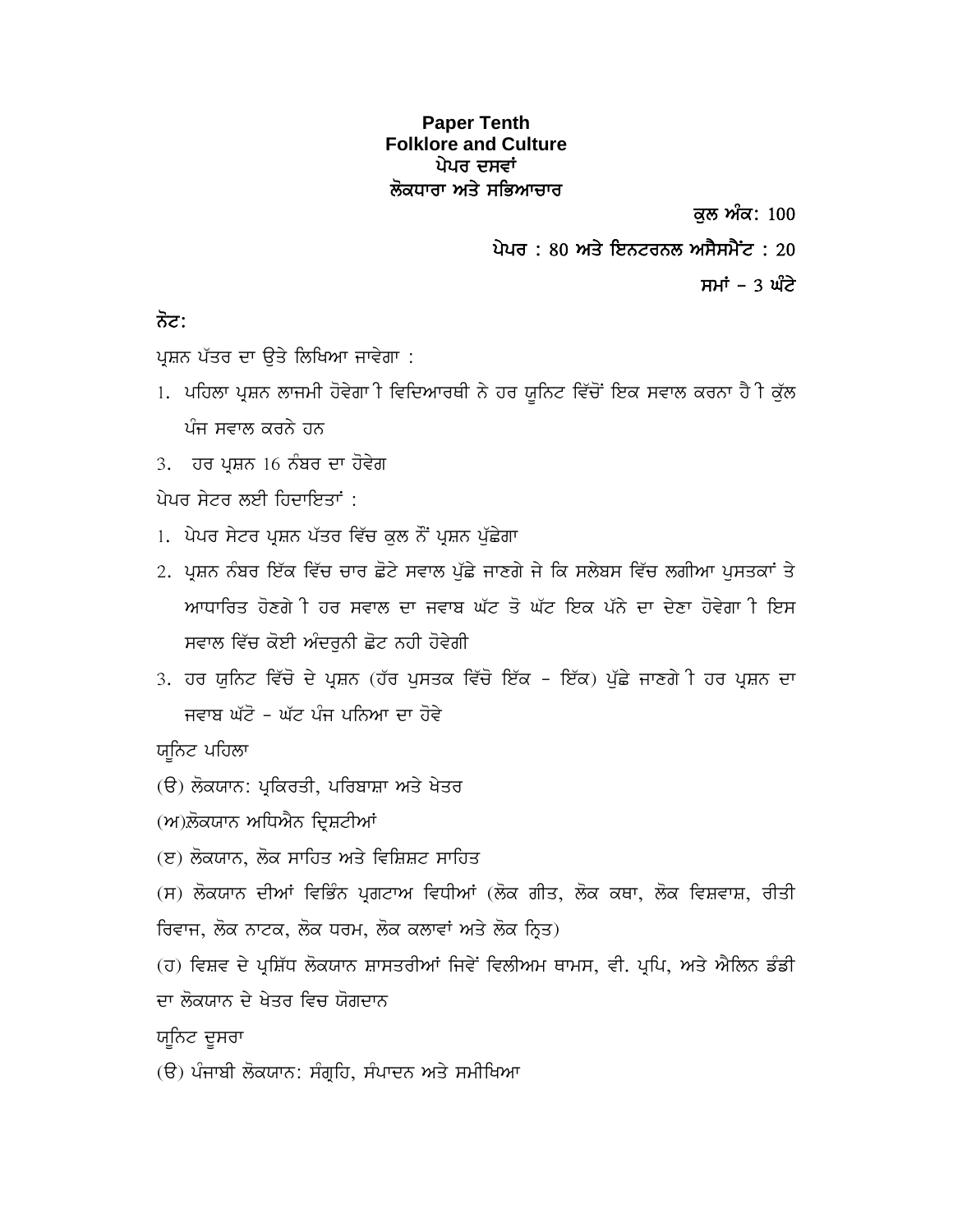(ਅ) ਪੰਜਾਬੀ ਲੋਕਯਾਨ: ਸੰਗਹਿ, ਸੰਪਾਦਨ ਅਤੇ ਸਮੀਖਿਆ ਵਿਚ ਅੰਗਰੇਜ ਵਿਦਵਾਨਾਂ ਦਾ ਯੋਗਦਾਨ (ੲ) ਪੰਜਾਬੀ ਲੋਕ ਗੀਤ, ਲੋਕ ਕਥਾ, ਲੋਕ ਵਿਸ਼ਵਾਸ਼, ਰੀਤੀ ਰਿਵਾਜ, ਲੋਕ ਨਾਟਕ , ਲੋਕ ਧਰਮ, ਲੋਕ ਕਲਾਵਾਂ ਅਤੇ ਲੋਕ ਨ੍ਰਿਤ ਦਾ ਵਿਸਤਰਿਤ ਅਧਿਐਨ

 $(n)$  ਪੰਜਾਬੀ ਲੋਕਯਾਨ: ਸੰਗ੍ਰਹਿ, ਸੰਪਾਦਨ ਅਤੇ ਸਮੀਖਿਆ ਵਿਚ ਅੰਗਰੇਜ ਵਿਦਵਾਨਾ ਦਾ ਦੇਣ:

<u>1. ਆਰ.ਸੀ.ਟੈਪਲ 2.ਦਵਿੰਦਰ ਸਤਿਆਰਥੀ 3. ਤਣਜਾਰਾ ਬੇਦੀ 4. ਮ.ਹ.ਰਧਾਵਾ</u>

ਯੁਨਿਟ ਤੀਸਰਾ

 $\mathcal{L}(\Theta)$ ਸਭਿਆਚਾਰ: ਸਿਧਾਂਤਕ ਪਰਿਪੈਖ (ਪਰਿਭਾਸ਼ਾ ਲੈਛਣ, ਪ੍ਰਭਾਵ ਆਦਿ)

(ਅ) ਸਭਿਆਚਾਰ ਤੇ ਸਾਹਿਤ, ਸਭਿਆਚਾਰ ਤੇ ਭਾਸ਼ਾ, ਸਭਿਆਚਾਰ ਤੇ ਸਾਹਿਤ ਅਧਿਐਨ

(ੲ) ਸਭਿਆਚਾਰ ਅਧਿਐਨ ਦੀਆਂ ਵਿਭਿੰਨ ਦ੍ਰਿਸ਼ਟੀਆਂ

(ਸ) ਸਭਿਆਚਾਰ ਦਾ ਭੁਗਲ, ਸਭਿਆਤਾ, ਇਤਿਹਾਸ, ਮਨੋਵਿਗਿਆਨ, ਆਰਥਿਕਤਾ, ਧਰਮ, ਰਾਜਨੀਤੀ ਆਦਿ ਨਾਲ ਸੰਬਧ

(ਹ)ਵਿਸ਼ਵ ਦੇ ਪ੍ਰਸਿੱਧ ਸਭਿਆਚਾਰ ਸ਼ਾਸਤਰੀਆਂ ਦਾ ਯੋਗਦਾਨ (ਰੇਮੰਡ ਵਿਲੀਅਮ, ਫਰੇਜਰ ਅਤੇ  $\hat{n}$ ਡਵਰਡ ਸਈਥਦ ਦੇ ਵਿਸੇਸ਼ ਪ੍ਰਸੰਗ ਵਿਚ)

ਯੁਨਿਟ ਚੌਥਾ

(ੳ) ਪੰਜਾਬੀ ਸਭਿਆਚਾਰ: ਭੂਗੋਲ, ਇਤਿਹਾਸ ਅਤੇ ਆਰਥਿਕ ਪਰਿਪੇਖ

 $(M)$  ਪੰਜਾਬੀ ਸਭਿਆਚਾਰ ਦੇ ਮੁਲ ਸੋਮੇ

(ੲ) ਪੰਜਾਬੀ ਸਭਿਆਚਾਰ ਦੇ ਮੂਲ ਪਛਾਣ ਚਿੰਨ੍ਹ

(ਸ) ਪੰਜਾਬੀ ਸਭਿਆਚਾਰ, ਸਿਆਸਤ ਅਤੇ ਸੰਪ੍ਰਦਾਇਕਤਾ

(ਹ) ਪੰਜਾਬੀ ਸਭਿਆਚਾਰ ਦਾ ਕੌਮੀ ਪ੍ਰਸੰਗ

(ਕ) ਉੱਤਰ ਆਧੁਨਿਕ ਸਥਿਤੀ ਅਤੇ ਪੰਜਾਬੀ ਸਭਿਆਚਾਰ ਸਾਹਮਣੇ ਚੁਣੌਤੀਆਂ

ਸਹਾਇਕ ਪੁਸਤਕਾਂ

| 1. ਕਰਮਜੀਤ ਸਿੰਘ                          | ਲੋਕਗੀਤਾਂ ਦੀ ਪੈੜ੍ਹ       |
|-----------------------------------------|-------------------------|
|                                         | ਚੇਤਨਾ ਪ੍ਰਕਾਸ਼ਨ, ਲੁਧਿਆਣਾ |
| 2. ਕਰਨੈਲ ਸਿੰਘ ਥਿੰਦ (ਸੰਪਾ.) ਲੋਕਯਾਨ ਅਧਿਐਨ |                         |
|                                         |                         |

ਗੁਰੂ ਨਾਨਕ ਦੇਵ ਯੂਨੀ, ਅੰਮ੍ਰਿਤਸਰ, 2002

3. ਕਰਨੈਲ ਸਿੰਘ ਥਿੰਦ (ਸੰਪਾ.) ਮੱਧਕਾਲੀ ਪੰਜਾਬੀ ਸਾਹਿਤ ਅਤੇ ਲੋਕਯਾਨ

ਗੁਰੂ ਨਾਨਕ ਦੇਵ ਯੂਨੀ, ਅੰਮ੍ਰਿਤਸਰ

4. joigMdr isMG kYr oN lokXwn Swsqr